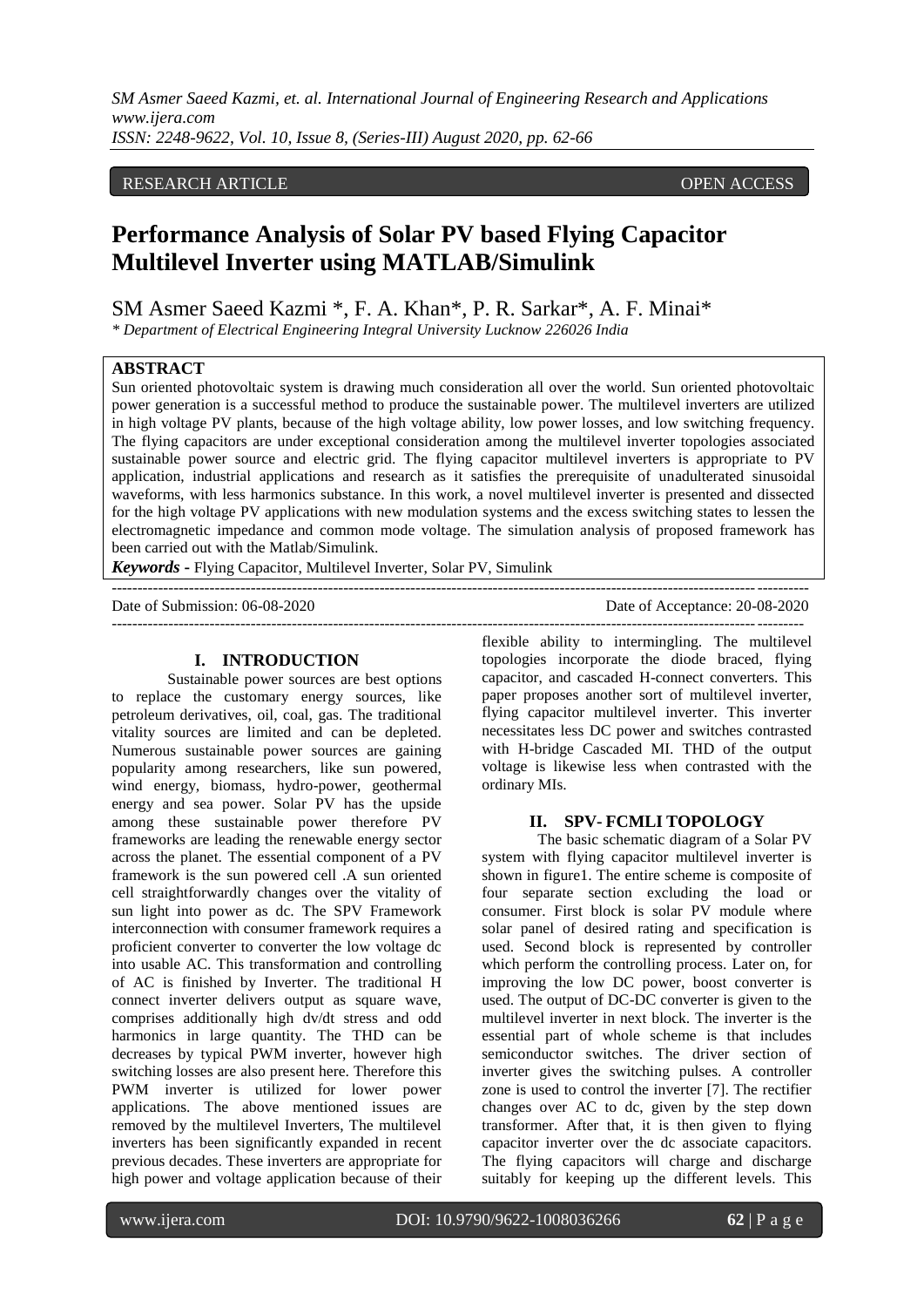*SM Asmer Saeed Kazmi, et. al. International Journal of Engineering Research and Applications www.ijera.com*

*ISSN: 2248-9622, Vol. 10, Issue 8, (Series-III) August 2020, pp. 62-66*

capacitor is furthermore called as a bypassing capacitor. The voltage controller accepts a huge activity in any power supply unit. The principle job of a controller is to support the rectifier and divert circuit in giving the consistent DC yield voltage.



**Figure 1:** Basic diagram of the proposed system

# **III. SPV- FCMLI FRAMEWORK**

The scheme given in figure1 shows the whole framework. It comprises a solar PV system, boost converter and a 9-level flying capacitor staggered inverter, which is associated with load. From Fig. 1, the PV cell straightforwardly converters the sunlight based vitality into power as dc. The voltage from the PV is given into DC\DC converter which boosted the DC and fed into a 9 level flying capacitor inverter.

# *3.1.* **Solar PV Scheme**

A sunlight based cell (Solar PV) cell changes the vitality of solar radiations into electrical energy by the semiconductor impact [9].



**Figure 2:** Structure of Solar cell

Solar cells are forming the panel structure called as photovoltaic modules. The layered structure is shown in figure 2. The electrons of PV cell make free by the photons of light having higher vitality in comparison to the band-gap vitality of the PV cell molecules that hold them [10]. These electrons rise as an electric flow. In this manner the IV and PV characteristics are obtained as follows.



**Figure 3.** I-V and P-V Characteristics of solar cell

# **3.2. Boost Converter**

In numerous presentations, fixed-voltage DC is required to change into a variable voltage dc source. A boost converter changes the dc into variable dc at a different higher power level [2]. A boost converter can be considered as dc transformer with a persistently factor. It may be utilized to step up a dc voltage like a transformer. A boost converter is appeared in Figure 4.



**Figure 4.** Schematic Arrangement of Boost Converter

# **3.3. Multilevel Inverter**

The principle capabilities of the inverter is the transformation of DC power into AC power, smoothing and shaping of the output AC wave form, with captivating estimation of the output [6]. The significant highlights of a multilevel inverter for PV association are efficient characteristics and reliability attributes. It is intended to work a PV framework consistently close to peak point. The frequency switching inverters are conceivable by SMPS in SPV applications. This disposes of the massive, costly, and vitality expending power channels. The SPV Inverter interfacing system includes two significant tasks. First is the PV is working at the maximum extent point (MPP). Another condition is the infusion of sinusoidal supply into the system. These inverters have numerous focal points, for example, ability to deal with higher voltages, lower switching distortions, and little electromagnetically apprehensions. Contrasted with two-level inverter Topologies at a similar force appraisals, Multi-level Inverters (MIs) likewise have the favorable circumstances that the harmonics parts of line-to-line voltage given to the load are decreased attributable to exchanging frequencies. It additionally gives an option in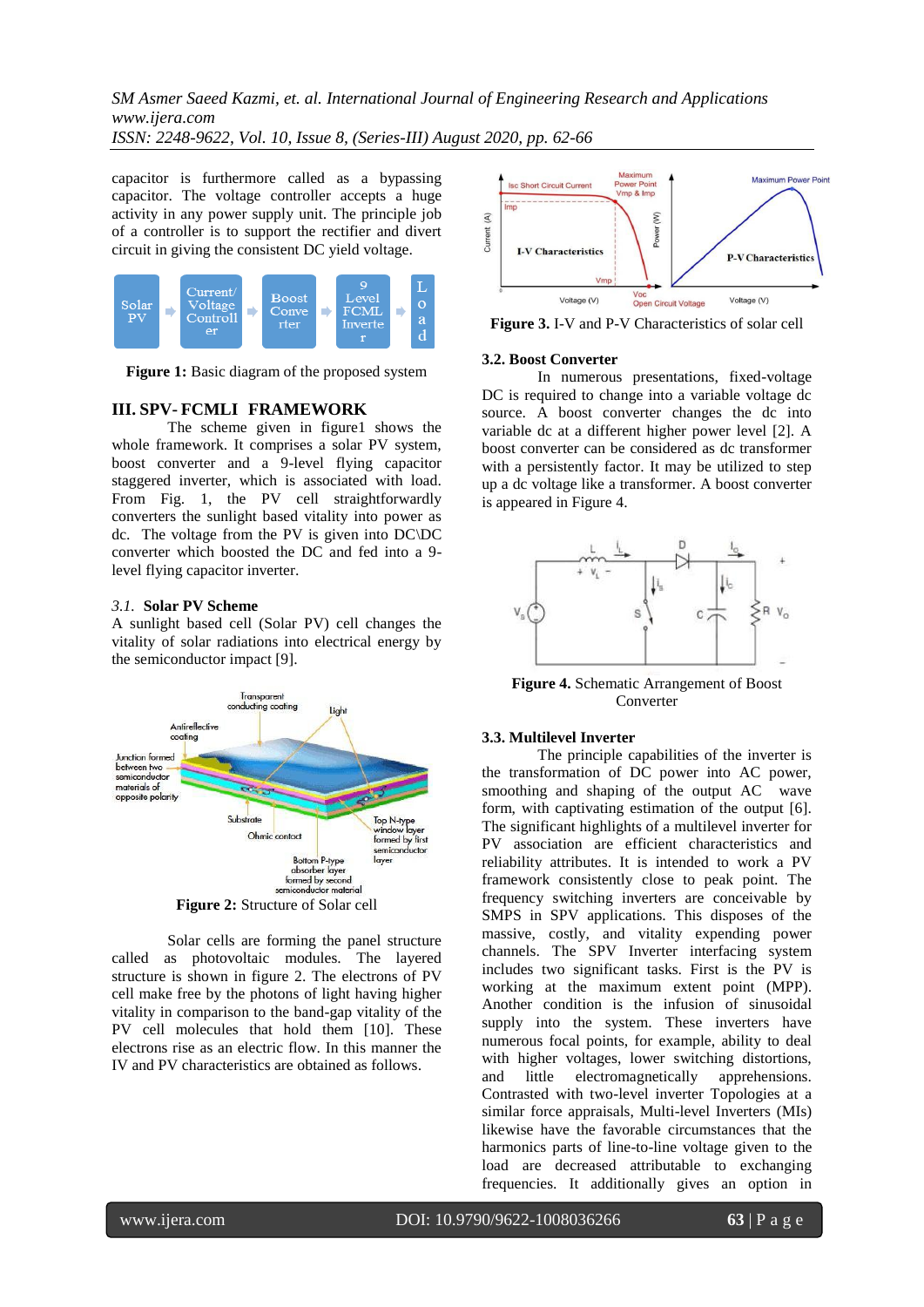contrast to medium voltage frameworks, while simultaneously empowering the interface of sustainable power source to higher power application. For the most part MIs are ordered into three sorts: they are Diode Clamped, Flying capacitor, and cascaded type [8].

## **3.4. Flying Capacitor Multilevel Converter**

Most basic issue related with the FCMI is the capacitor adjusting [2]. The correct adjusting is basic need for the FCMI. Since, the capacitors voltage would set the voltage step for output waveforms. In this event the capacitor acquire excessively uneven condition, with the higher THD in output and the losses will be high which cause diminished existence of the system [4]. There are various procedures to adjust the capacitors, for example, the utilization of switching states and the utilization of a RLC filters in corresponding with the load and the least difficult system which is oneself adjusting of the capacitors. Here MOSFETs are chosen as switches in FCMI [5]. The estimations of the flying capacitors are structured dependent on the permitted voltage swell. A higher voltage ripples empowers the flying capacitor to move more vitality in an exchanging cycle, and in this manner lessens the necessary capacitor esteems, however the huge wave additionally builds the voltage weight on the switches. [7].

#### **IV. MODELLING OF SYSTEM**

This Model was created utilizing the MATLAB/ Simulink platform. The whole model is developed as separate entity after that all bocks are synchronized into a combined system. These individual blocks are described as follows.

#### **4.1. Modeling of PV Array**

The SPV array is developed by joining various solar cells in series and parallel arrangements. These are typically shown by an improved proportional circuit model, as given in Figure 3.



**Figure 5.** Solar cell equivalent circuit

The output voltage of PV cell is described as function of the photocurrent that is determined by load current and solar Irradiation level as given in the expression. The symbols used in the expression has their standard significance.



**Figure 6:** Solar PV Simulink Model

A simple arrangement of SPV modules is considered for analysis purpose. Here, 32 solar panel consisting 64 cell design is used .It is expected to obtain 35kW output power from solar PV. The Simulink result shows the output voltage of 440V and output current of 81A DC.

#### **4.2. Modelling of FCMLI**

The power electronic switches are used for turning the system OFF and ON according to the required output level. The flying capacitors become charged and release the signal for keeping up the various levels. The nine level output is obtained for PV system and delivered it to the load, the entire simulation scheme of 9-level FCMLI is shown in figure 7.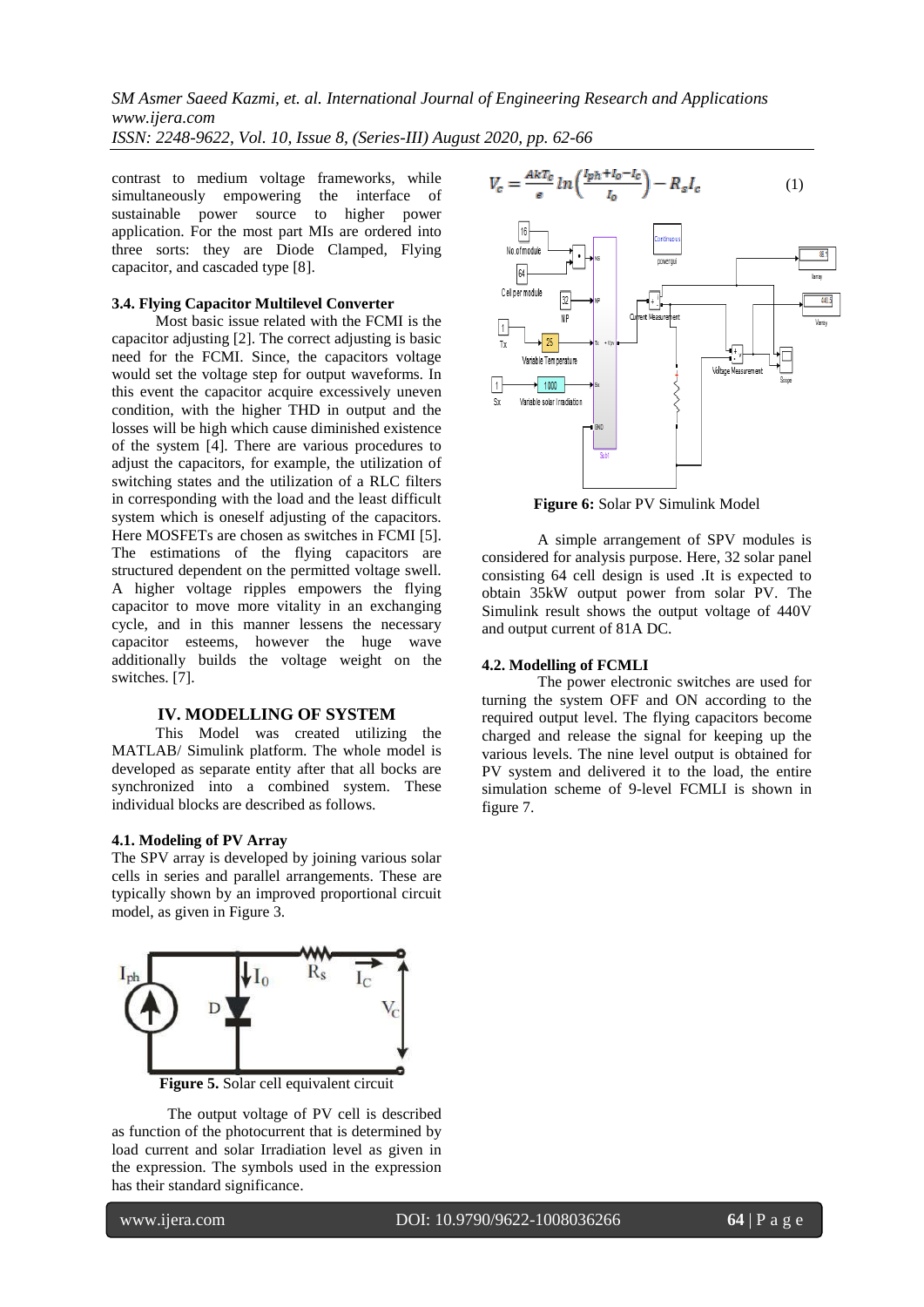

**Figure 7**. Simulink model of flying capacitor of multilevel inverter

# **V. SIMULATION RESULTS**

The entire simulation is performed by using the parameters shown in the table1.The output wave forms of Simulink model is shown in figure



**Figure8:** Output of PV Current Waveform

| <b>Table 1:</b> Simulation Parameters |                        |                                  |
|---------------------------------------|------------------------|----------------------------------|
| S.No.                                 | Particulars            | Values                           |
| 1.                                    | PV                     | Pm-35kW, $Vpv=440V$ , $Ipv=88$ A |
|                                       | Parameters             | 16 No. of modules                |
|                                       |                        | 64 cell per module               |
|                                       |                        | 32 No. of parallel modules       |
| 2.                                    | RL-Load                | $P=1000W, Q=500VAr$              |
| 3.                                    | Switching<br>frequency | 5kHz                             |
| 4.                                    | Output<br>Frequency    | 50kHz                            |





**Figure 9:** Inverter output Voltage (266 V) for 400V DC



**Figure10:** PV Voltage output